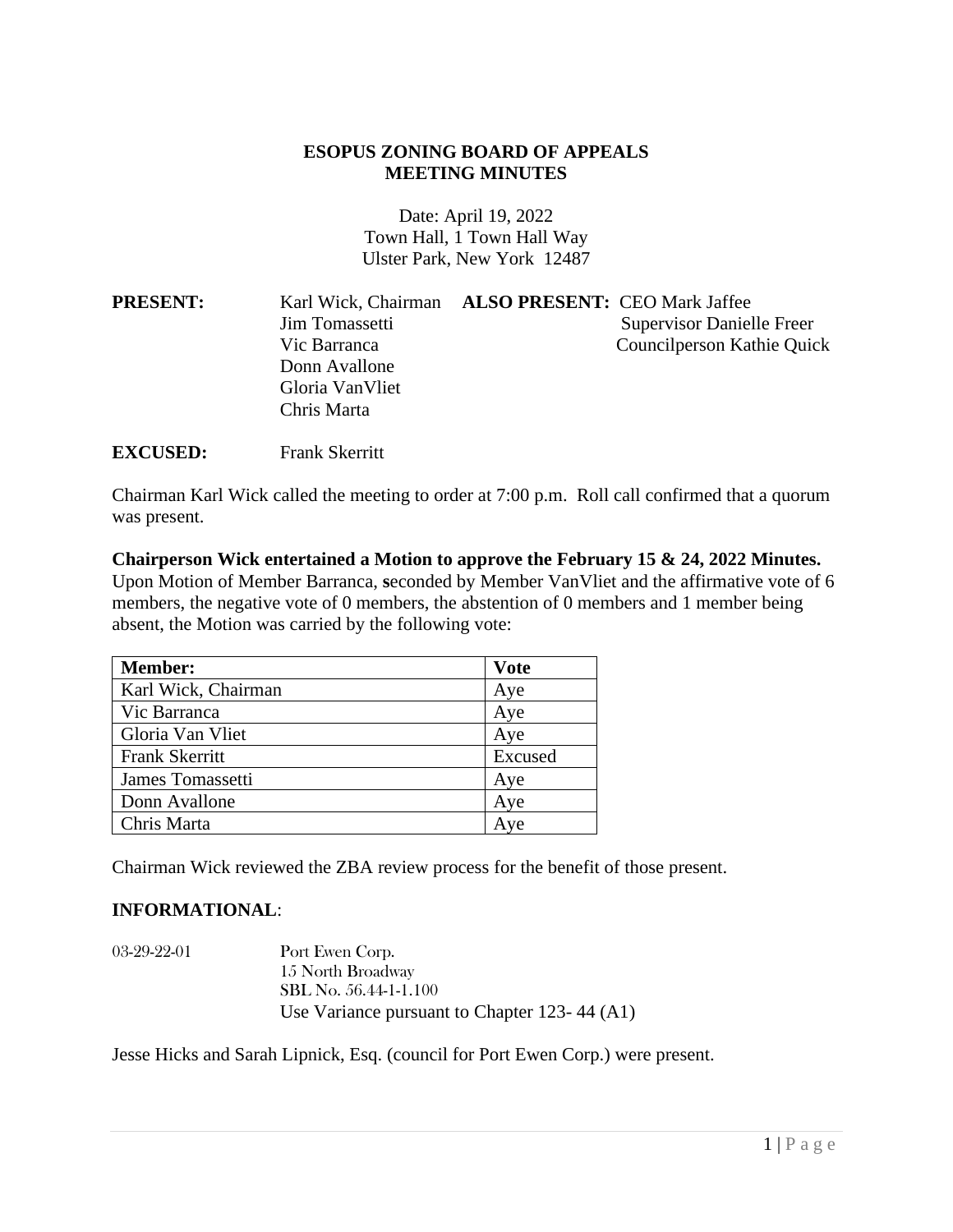Attorney Lipnick addressed the ZBA stating that the request was to use existing buildings and site for operation of an office and parking of vehicles on a site located in the W Zone of the Town of Esopus and said use, pursuant to the revised Chapter 123 of the Town Code which does not allow proposed use.

No new structures were being proposed and the existing structures had been on the location since 1966. The application stated that about 10 pieces of equipment and vehicles were proposed to be on site.

CEO Mark Jaffee had provided a letter of information dated April 18, 2022 which was distributed to ZBA members.

Mr. Hicks stated that with the exception of the Trac skid steer and the compressor, all vehicles would be stored outside and some of the vehicles would be leaving the site. Staff was discharged from the site and there were no customers anticipated at the site.

A public hearing was to be scheduled for May 17, 2022 and the \$200 fee was requested.

## **Upon Motion of Chairman Wick, seconded by Member Barranca, the informational portion of the ZBA review was concluded with the following vote:**

| <b>Member:</b>        | <b>Vote</b> |
|-----------------------|-------------|
| Karl Wick, Chairman   | Aye         |
| Vic Barranca          | Aye         |
| Gloria Van Vliet      | Aye         |
| <b>Frank Skerritt</b> | Excused     |
| James Tomassetti      | Aye         |
| Donn Avallone         | Aye         |
| Chris Marta           | Ave         |

## **Chairperson Wick entertained a Motion to approve the voucher for payment of the**

**services of the Secretary.** Upon Motion of Member Barranca, **s**econded by Member Tomassetti and the affirmative vote of 6 members, the negative vote of 0 members, the abstention of 0 members and 1 member being absent, the Motion was carried by the following vote:

| <b>Member:</b>        | <b>Vote</b> |
|-----------------------|-------------|
| Karl Wick, Chairman   | Aye         |
| Vic Barranca          | Aye         |
| Gloria Van Vliet      | Aye         |
| <b>Frank Skerritt</b> | Excused     |
| James Tomassetti      | Aye         |
| Donn Avallone         | Aye         |
| Chris Marta           | Ave         |